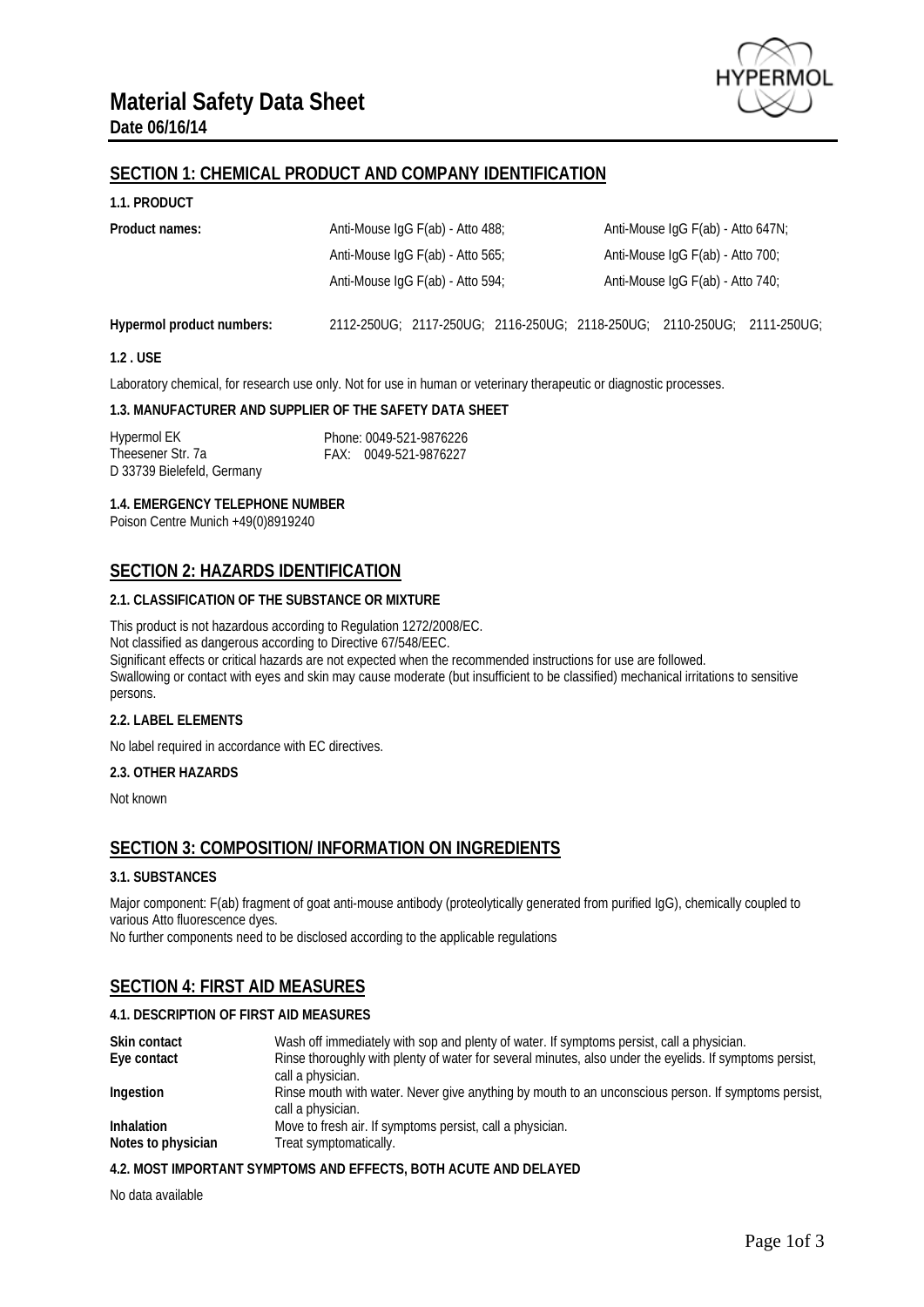### **4.3. INDICATION OF ANY IMMEDIATE MEDICAL ATTENTION AND SPECIAL TREATMENT NEEDED**

No data available

# **SECTION 5: FIRE FIGHTING MEASURES**

| 5.1. EXTINGUISHING MEDIA              | water, carbon dioxide, foam, or dry chemical |
|---------------------------------------|----------------------------------------------|
| 5.2. SPECIAL FIRE FIGHTING PROCEDURES | none                                         |
| 5.3. SPECIAL ADVICE FOR FIRE FIGHTERS | none                                         |

# **SECTION 6: ACCIDENTAL RELEASE MEASURES**

| <b>6.1. PERSONAL PRECAUTIONS</b>        | Use personal protective equipment. Ensure adequate ventilation.                |
|-----------------------------------------|--------------------------------------------------------------------------------|
| <b>6.2. ENVIRONMENTAL PRECAUTIONS</b>   | Do not let the product into drains. Prevent further spillage if safe to do so. |
| <b>6.3. METHODS FOR CLEANING UP</b>     | Take up mechanically and collect in suitable container for disposal.           |
| <b>6.4. REFERENCE TO OTHER SECTIONS</b> | For disposal see section 13.                                                   |

### **SECTION 7: HANDLING AND STORAGE**

**7.1. PRECAUTIONS FOR SAFE HANDLING** Avoid contact with skin and eyes. Avoid inhalation. No specific handling instructions.

. **7.2. CONDITIONS FOR SAFE STORAGE, INCLUDING ANY INCOMPATIBILITIES** Keep in properly labelled containers. Keep containers tightly closed. Recommended storage temperature: below - 20°C.

**7.3. SPECIFIC END USES** no data available

### **SECTION 8: EXPOSURE CONTROLS AND PERSONAL PROTECTION**

| <b>8.1. EXPOSURE LIMITS</b>   | Contains no substances with occupational exposure limit values.                                                                                                                                   |
|-------------------------------|---------------------------------------------------------------------------------------------------------------------------------------------------------------------------------------------------|
| 8.2. EXPOSURE CONTROLS        |                                                                                                                                                                                                   |
| Personal protective equipment | Ensure adequate ventilation. In case of insufficient ventilation, wear suitable respiratory equipment<br>Safety glasses with side shields<br>Impervious gloves<br>Lightweight protective clothing |
|                               | Environmental exposure control Prevent product from entering drains                                                                                                                               |

### **SECTION 9: PHYSICAL AND CHEMICAL PROPERTIES**

### **9.1. INFORMATION ON BASIC PHYSICAL AND CHEMICAL PROPERTIES**

**Form:** lyophilized white powder<br> **Boiling point:** <br> **Boiling point:** <br> **Boiling point:** <br> **Boiling point:** <br> **Boiling point:** <br> **Boiling point:** <br> **Boiling point:** <br> **Boiling point:** <br> **Boiling point:** <br> **Boiling point: Boiling point:** no data available<br> **Melting point:** no data available<br>
no data available **Melting point:** no data available<br> **Flash point:** no data available<br>
no data available **Flash point:** no data available<br> **Self-igniting:** no data available<br>
no data available **Self-igniting:** no data available<br> **Danger of explosion:** product is not exp **Water solubility:** 

product is not explosive<br>water soluble **9.2. OTHER SAFETY INFORMATION:** no data available

# **SECTION 10: STABILITY AND REACTIVITY**

| <b>10.1. REACTIVITY</b>                  | no data available                             |
|------------------------------------------|-----------------------------------------------|
| <b>10.2. CHEMICAL STABILITY</b>          | stable under recommended storage conditions   |
| 10.3. POSSIBILITY OF HAZARDOUS REACTIONS | no data available                             |
| 10.4. CONDITIONS TO AVOID                | no data available                             |
| <b>10.5. INCOMPATIBLE MATERIALS</b>      | strong acids, strong oxidizing agents, metals |
| 10.6. HAZARDOUS DECOMPOSITION PRODUCTS   | no data available                             |